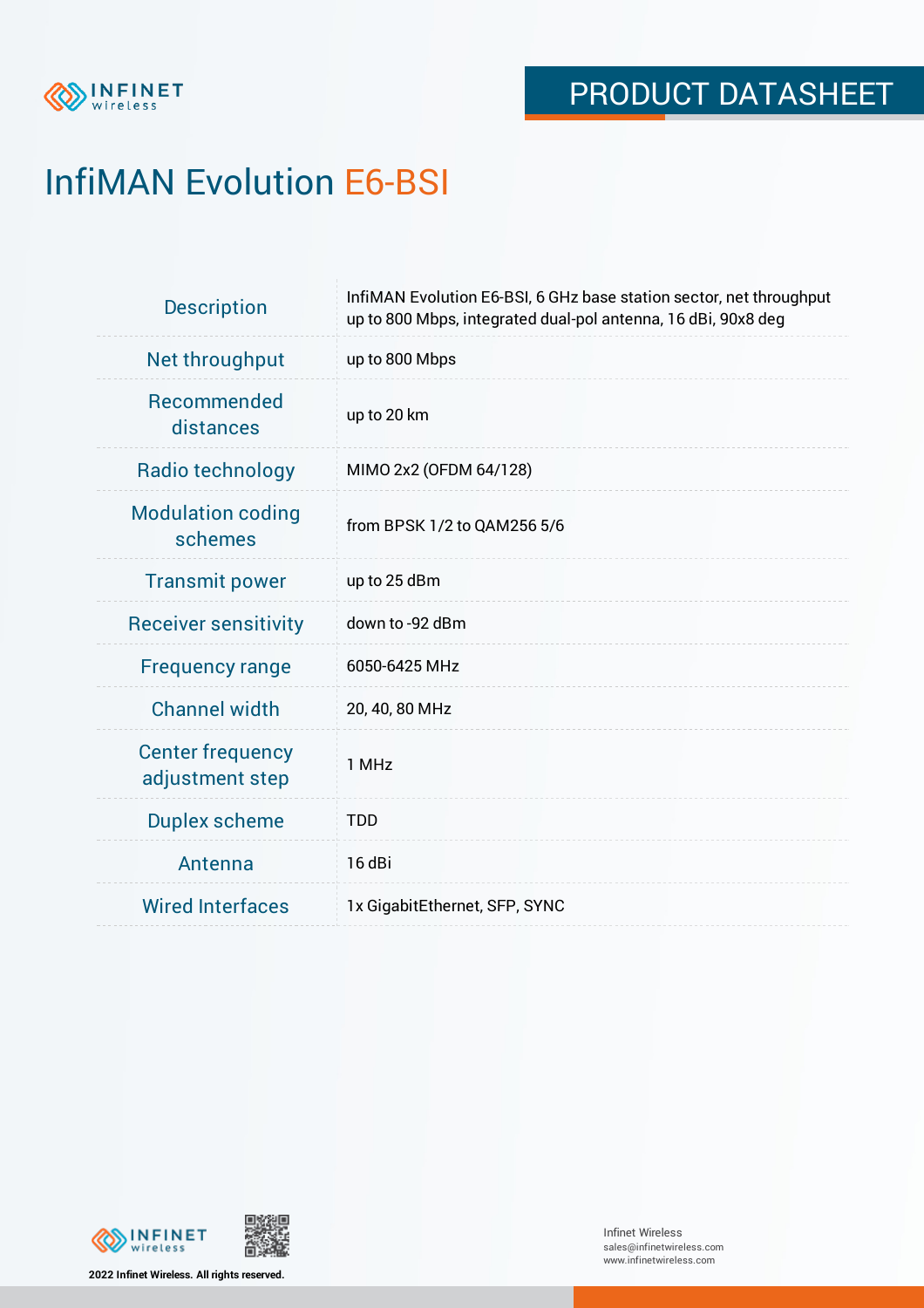

# InfiMAN Evolution E6-BSI

| <b>Consumption</b>         | up to 30 W                                                                                                                                                                                                                                                                                                                                                           |
|----------------------------|----------------------------------------------------------------------------------------------------------------------------------------------------------------------------------------------------------------------------------------------------------------------------------------------------------------------------------------------------------------------|
| <b>Power options</b>       | 90-240 VAC $\sim$ @ 50/60 Hz, ±4356 VDC                                                                                                                                                                                                                                                                                                                              |
| <b>Outdoor Unit (ODU)</b>  | 371 x 371 x 90 mm, 4.4 kg                                                                                                                                                                                                                                                                                                                                            |
|                            |                                                                                                                                                                                                                                                                                                                                                                      |
| <b>Part Number Example</b> | E6-BSI/06700                                                                                                                                                                                                                                                                                                                                                         |
| <b>Packing List</b>        | - Outdoor unit E6-BSI - 1 pcs.<br>- Power Supply IDU-BS-G(60W) - 1 pcs.<br>- Power Cord - 1 pcs.<br>- Cable Gland for RJ-45 - 2 pcs.<br>- Cable Gland for optical cable - 1 pcs.<br>- Standard RJ-45 connector - 1 pcs.<br>- Shielded RJ-45 connector - 1 pcs.<br>$-$ RJ-45 Plug Cap - 1 pcs.<br>- MONT-KIT-85 Mounting kit - 1 pcs.<br>- Quick Start Guide - 1 pcs. |





**2022 Infinet Wireless. All rights reserved.**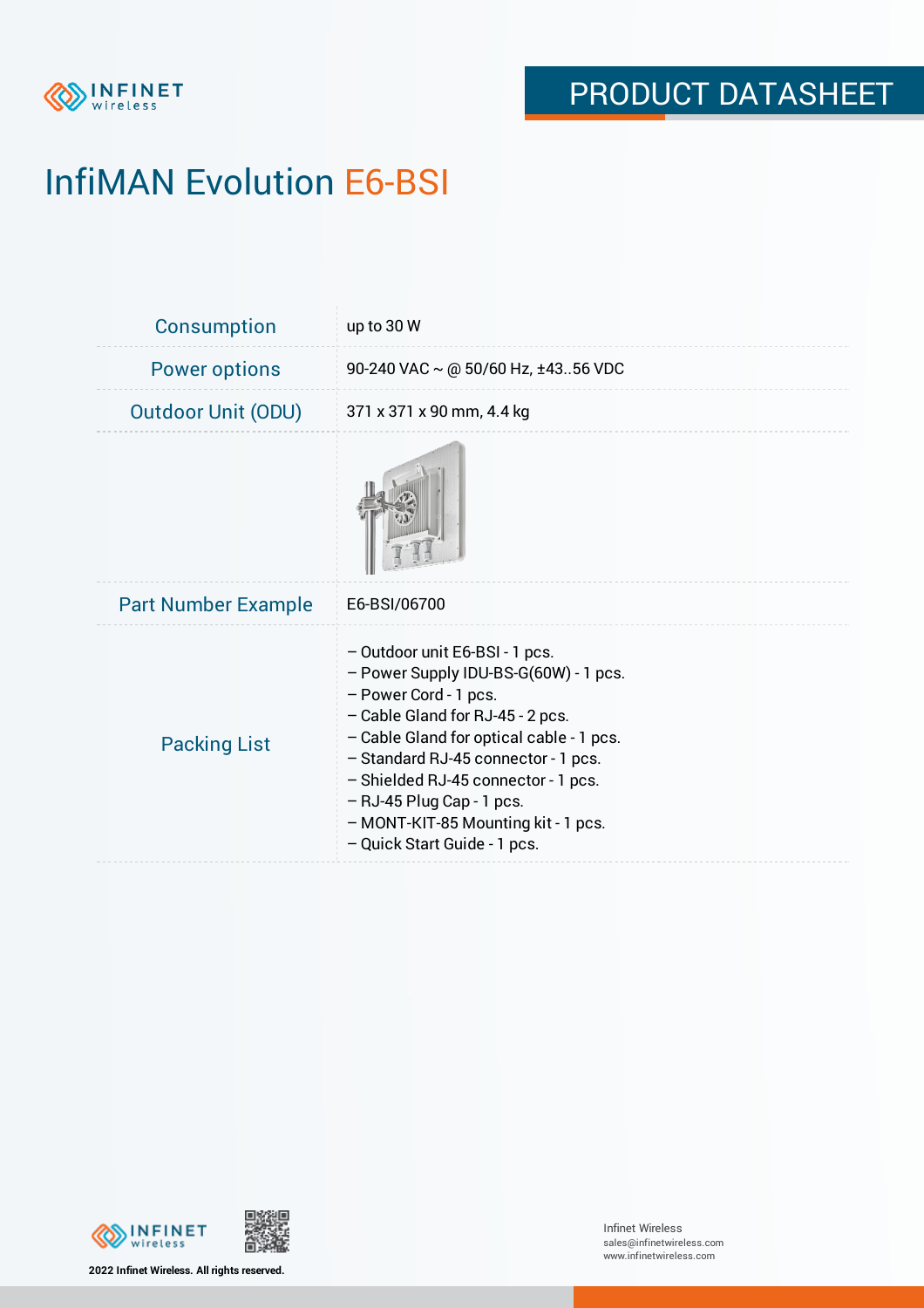

## PRODUCT DATASHEET

## InfiMAN Evolution E6-BSI

### Features

#### **RADIO**

- **Voice/RTP Aware Superpacketing**
- **DFS**
- **Automatic Bitrate Control** Þ
- Þ **Automatic Transmit Power Control**
- Þ **Automatic Distance Learning**
- Þ **Channel Time Adjustment**
- Þ **Spectrum Analyzer mode**
- Þ **Channel testing tools**

### **NETWORKING**

- **Ethernet-over-IP and IP-over-IP tunneling**
- Þ **ARP protocol support**
- **MAC/IP filtering** Þ
- **Full-fledged 2nd layer switch**
- Þ **RIPv2 / OSPFv2 /static routing**
- ٠ **L2/L3 Firewall**
- **NAT (multipool, H.323-aware)**
- **DHCP client/server/relay**

### **MANAGEMENT FEATURES**

- **Various Management Protocols: HTTP, HTTPS, SSH, Telnet, SNMP v1/2c/3 (MIB-II and proprietary MIBs)**
- **Graphical User Interface**
- **LED Indication: power status, wireless and wired link status, signal level**
- **Antenna alignment tool**
- ٠ **Automatic software update**
- **Online monitoring with proprietary EMS InfiMONITOR.**

### **QUALITY-OF-SERVICE**

- **17 priority queues**
- **IEEE 802.1p support**
- **IP TOS / DiffServ support**
- ٠ **Full voice support**
- **Traffic limiting (absolute, relative, mixed)** ٠
- **Traffic redirection**